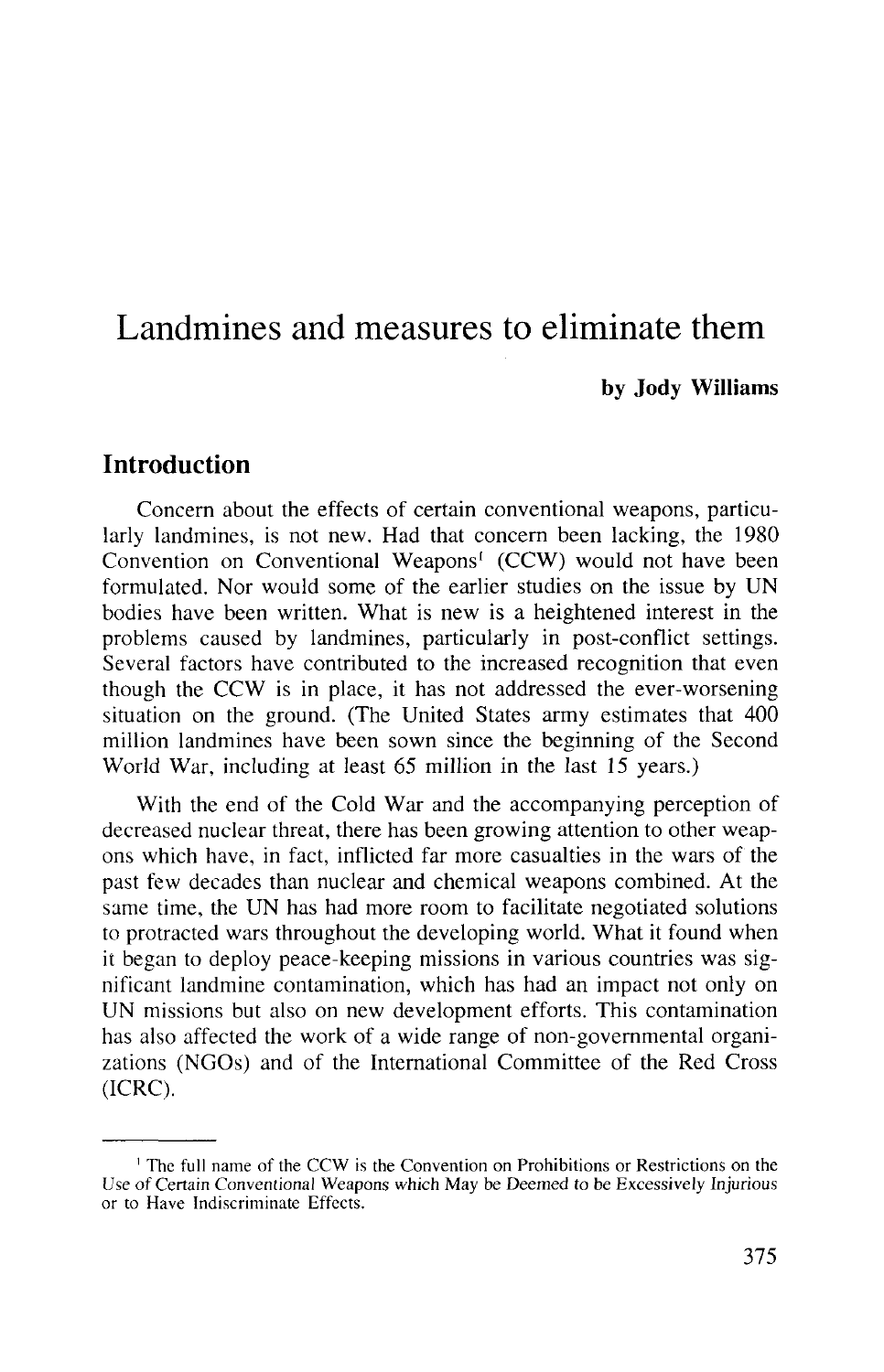Renewed awareness of the problem has resulted in fresh initiatives, both at the international and the national levels, to attempt to limit the proliferation and indiscriminate use of landmines. Many of these initiatives would not have been taken had it not been for the work of the ICRC and the recent International NGO Campaign to Ban Landmines. The ICRC has long been involved in efforts to regulate the use of weapons, including landmines. Meetings sponsored by it in the 1970s were seminal in the process leading to the CCW. Its more recent work in this area, resulting in its call for a ban in February 1994, was inspired in particular by the experience of ICRC surgeons in the field. As for the NGO landmines campaign, it has brought together an unprecedented coalition of 350 groups from different fields (human rights, development, refugees, arms control, humanitarian and environmental problems), thereby reflecting the magnitude of the landmine scourge.

### Brief history of landmines and their changing use

The history of landmines can be traced back to the American Civil War. But mines as they are known today were originally developed during the First World War to defend against tanks. Given the size of anti-tank mines, it was relatively easy for enemy troops to enter minefields and remove the weapons for their own use. This led to the development of the anti-personnel mine, a much smaller delayed-action explosive device which was sown throughout anti-tank minefields to deter enemy soldiers from entering. First used to protect the more valuable anti-tank mine, the anti-personnel mine has taken on a life of its own.

Although they were originally designed for use primarily as defensive weapons, landmines have increasingly been deployed offensively. While such use has not been confined to internal conflicts — the United States pioneered advances in mine technology and deployment during the war in Indochina, and the former Soviet Union resorted to them on a massive scale in Afghanistan<sup>2</sup> — landmines have become a choice weapon in these wars and their offensive use often a preferred tactic. Cheap, easily avail-

<sup>&</sup>lt;sup>2</sup> The US army made the following assessment: "The Soviet forces found it necessary to employ more than 30 million landmines against the lightly armed rebel forces. Soviet landmine emplacement evolved to such an extent that they employed scatterable landmines in support of offensive *opemtions"(Landmine Warfare* — *Trends & Projections,* Defense Intelligence Agency and US Army Foreign Science and Technology Center, December 1992, pp. 2-4).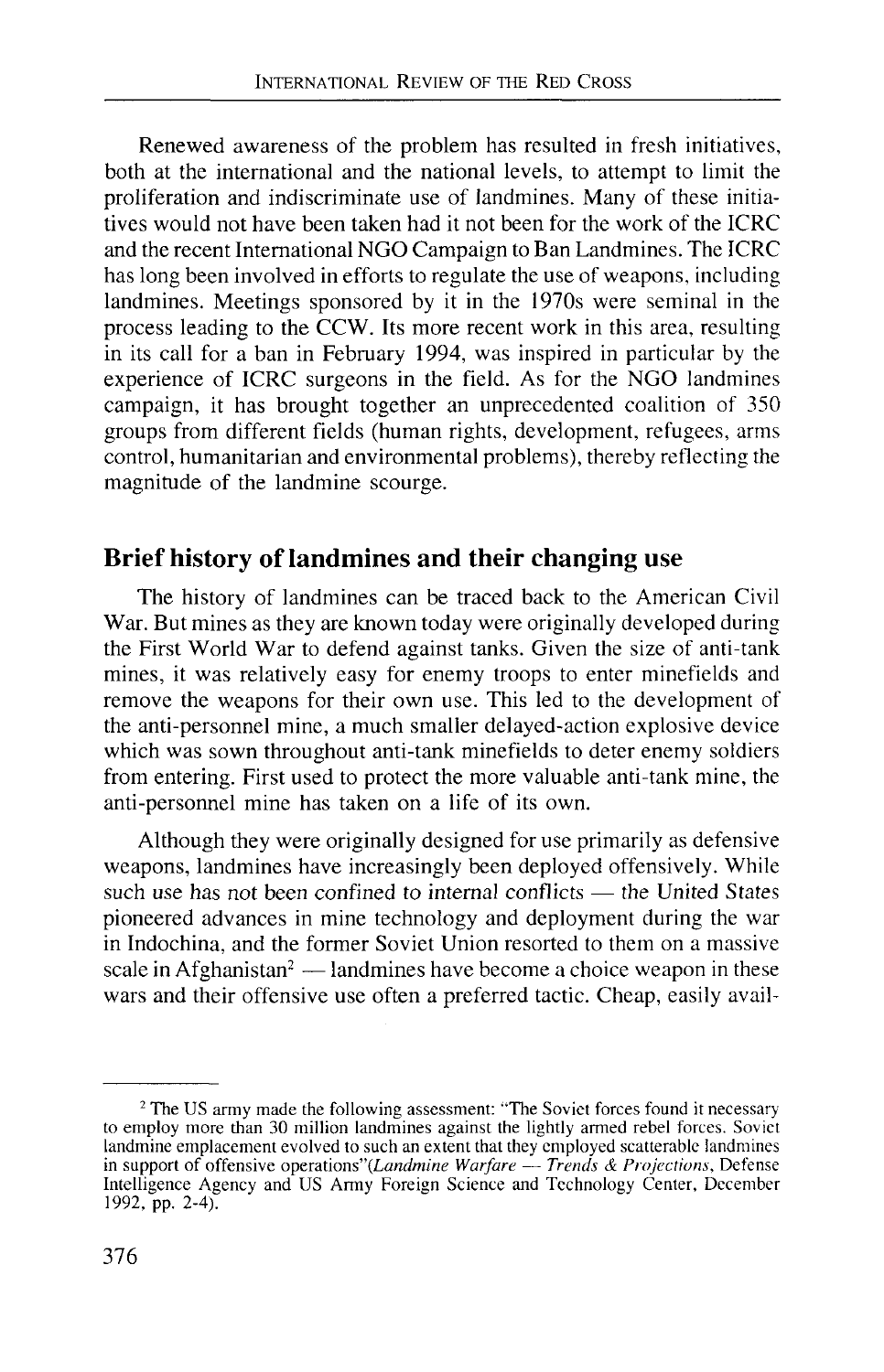able and '"ever vigilant" once emplaced, anti-personnel landmines have proliferated in armed conflicts everywhere.

What sets the weapon apart is its time-delay function. Not designed for immediate effect, landmines lie dormant until triggered by a victim. While mines can be directed against a legitimate military target, what might have been one at the time of sowing will in most cases, because of their delayed action, not remain so over the entire life span of the weapons. In many cases, particularly during the wars and internal conflicts of the past couple of decades, landmines have been used as offensive weapons to cut off access by opposition forces and their civilian supporters to large tracts of land.

Often designed to maim, their psychological impact on the enemy is undeniable. In addition to demoralizing combatants, landmine casualties can also overload military logistical support systems since most mine victims require more extensive medical and rehabilitative attention than other types of war-related casualties. Moreover, landmines do not discriminate between the logistical support systems of the military and those of society as a whole. They terrorize and demoralize civilians, and their impact on the fragile health systems of the countries where they are used in great numbers can be overwhelming. Post-conflict landmine casualties are almost exclusively civilian.

The impact of landmines extends beyond just health-care systems. When much of a country has become the theatre of battle — as in Afghanistan, Angola, Cambodia, Mozambique, Somalia, the former Yugoslavia, and the list goes on — little is spared. Used offensively, landmines are deployed to depopulate areas, to disrupt agriculture and to interrupt the flow of goods and services. Transportation systems are affected, as are power systems, agricultural and grazing lands, religious sites, national parks and forests, and villages and the people living in them or fleeing from them. In short, all that makes up the fabric of a country can be contaminated by landmines. Unlike other weapons of war, landmines<sup>3</sup> and explosive devices which act like landmines are not silenced by any peace agreement. They continue to kill and maim for generations.

<sup>&#</sup>x27; While attention has been focused on landmines, in many situations unexploded ordnance (UXOs) are as lethal a legacy as landmines. While the military use a number of definitions to avoid placing some weapons systems in the "landmines" category, others would argue that the appropriate point of departure for any definition is the impact on the victim.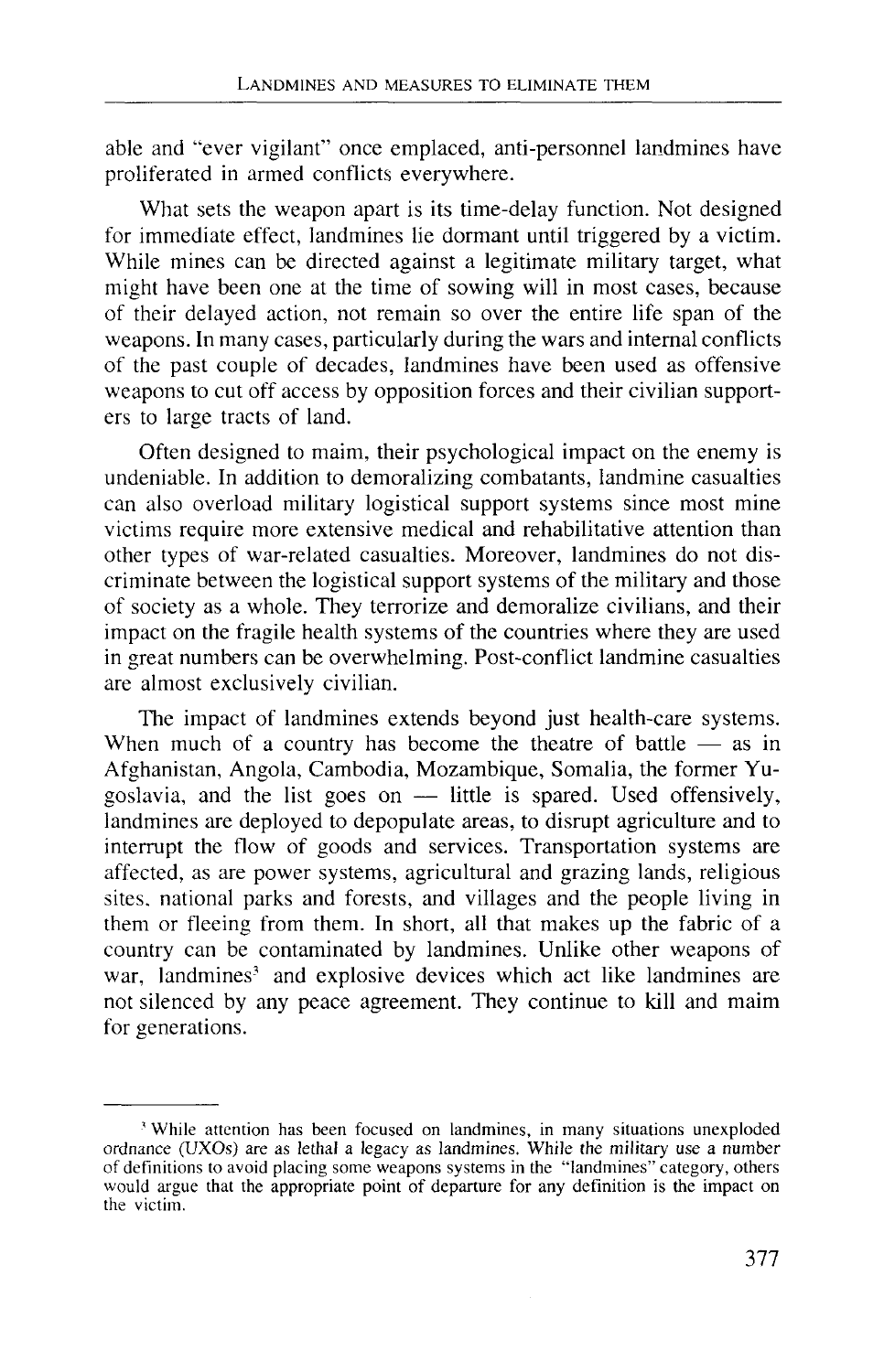### Landmines and the law of war

Humanitarian law, or the law of war, seeks to limit as much as possible destruction and injury to the civilian population during armed conflicts. The basic tenets, which apply also to landmines, say essentially that soldiers may not use any means to achieve their ends, that there are limits. There must be a balance between military need and consequences to the civilian population — and that balance must be proportional. Combatants must distinguish between civilians, who must not be targeted in war, and other combatants. As part of customary law, these tenets apply to all States regardless of other treaty obligations. Additional attempts have been made to limit the use of landmines through the CCW.

International discussions regarding landmines — those of more than a decade ago leading to the development of the CCW, and more recently in preparation for review and amendment of the treaty in September 1995 in Vienna — have considered the issue of proportionality in a time-limited fashion. Proponents of landmines argue that they are a necessary weapon which, when used properly, can be directed toward military targets, while keeping "collateral damage" under control. In theory, this is accurate especially if discussion regarding landmines and their consequences is limited only to the duration of the military engagement itself. But when the life span of the weapon and post-conflict impact are considered, the question of proportionality takes on new meaning.

If the consequences of landmine use include consideration of the life span of the weapon — which can be decades — the balance between the immediate military utility during the engagement and the long-term costs to the civilian population becomes so skewed as to make the immediate utility appear almost insignificant by comparison. It may be that landmines are a militarily useful tool. Nonetheless, that usefulness is far outweighed by their long-term socio-economic consequences. Over time (and in some cases during the conflict itself), landmines harm civilians and the environments in which they live more than they affect the military targets at which they are aimed.

Furthermore, research has shown that in practice landmines are frequently employed directly against civilians, both intentionally and indiscriminately. Evidence from a number of countries shows that mines are often used as part of deliberate military strategies designed, in direct contravention of the law of war, to spread terror among civilians and/or prevent them from producing food for themselves or enemy troops.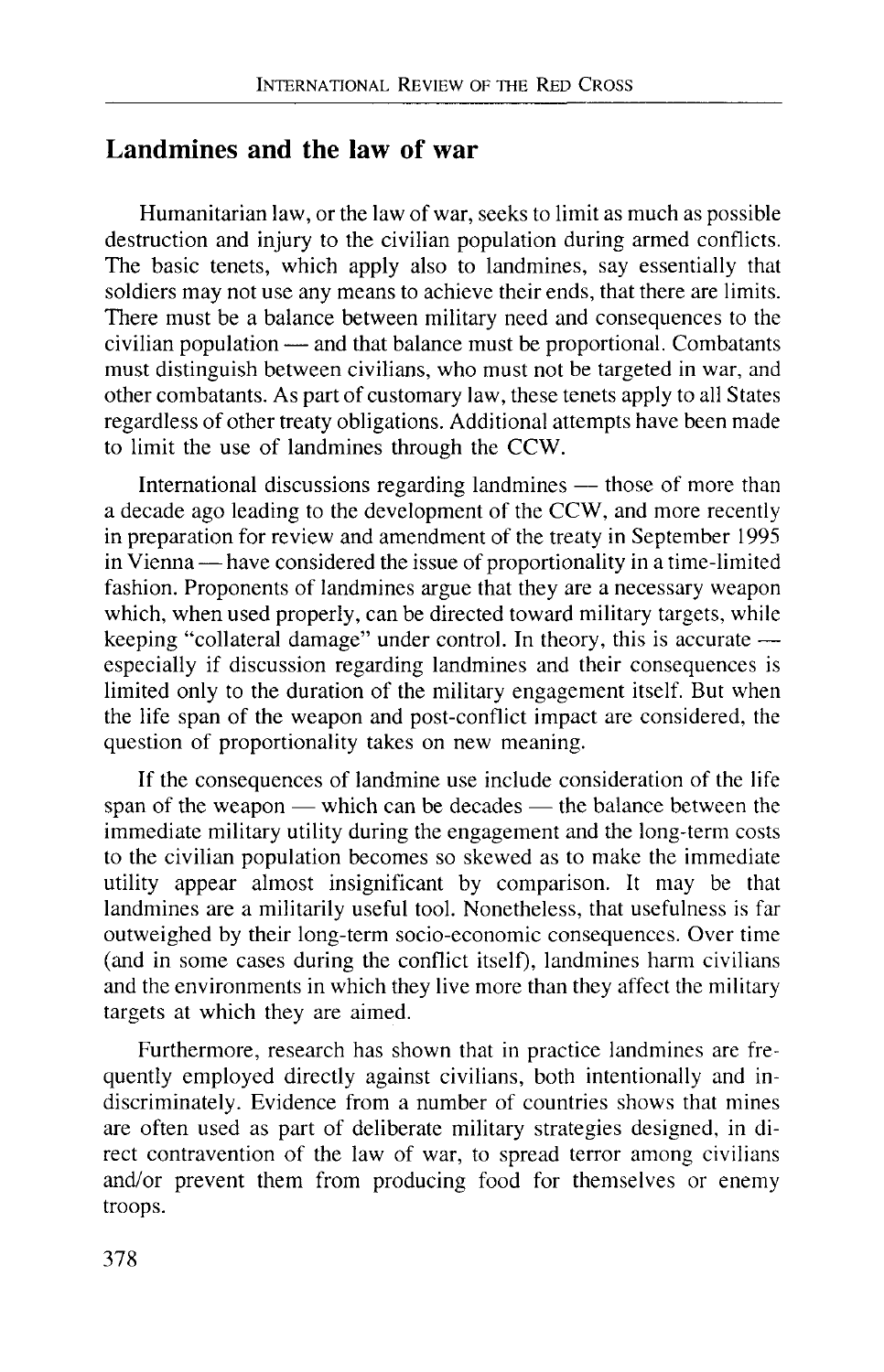### Nature and scope of the problem

Landmines have been used on a massive scale since their development. As mentioned earlier, it has been estimated that 400 million landmines have been sown since the beginning of the Second World War, including at least 65 million in the last 15 years.<sup>4</sup> Currently 80 to 110 million are deployed in 64 countries around the world. The majority of countries most heavily contaminated with landmines are in the developing world.

Africa is the hardest hit continent with a total of perhaps 37 million landmines in at least 19 countries.<sup>5</sup> Angola alone has an estimated 10 million landmines and an amputee population of 70,000.<sup>6</sup> Other countries particularly affected are Eritrea, Ethiopia, Mozambique, Somalia and Sudan. But Africa is not alone — mines are also found in Asia, Europe, Latin America and the Middle East.

While landmines are ubiquitous, they have been used in particularly large numbers in Afghanistan, Angola and Cambodia. There are altogether at least 28 million landmines in those three countries alone, which are home to 85% of the world's landmine casualties.<sup>7</sup> Europe is said to have the fastest growing problem, with more than 3 million landmines already deployed during the fighting in the former Yugoslavia.<sup>8</sup>

Landmines have been used so extensively because they are readily available, cheap and easy to use. While landmines are not hard to deploy, their removal is painstakingly slow, dangerous and expensive. Mine-detection technology has not kept pace with rapid developments in mines, which have made them more deadly and more difficult to trace.

<sup>4</sup> Stephen Goose, "The Economics of Landmines", article for *UNIDIR Newsletter,* published in early 1995, citing US Army Foreign Science and Technology Center, US Defense Intelligence Agency, *el al. Landmine Warfare* — *Mines and Engineer Munitions in Southern Africa,* May 1993, p. 15.

<sup>&</sup>lt;sup>5</sup> The US State Department puts the number at 20 million; the United Nations Department of Humanitarian Affairs Land Mines Database, in a country-by-country listing of the number of mines, states that there are at least 37 million landmines in Africa.

<sup>6</sup> Shawn Roberts and Jody Williams, *After the Guns Fall Silent: The Enduring Legacy of Landmines,* Vietnam Veterans of America Foundation, Washington, DC, May 1995, working draft.

<sup>7</sup> US State Department, *Hidden Killers: The Global Landmine Crisis,* Bureau of Political - Military Affairs, Washington, DC, December 1994, p. 1.

<sup>\*</sup> US State Department, *Hidden Killers: The Global Problem With Uncleared Landmines,* Bureau of Political-Military Affairs, Washington, DC, July 1993, p. 38.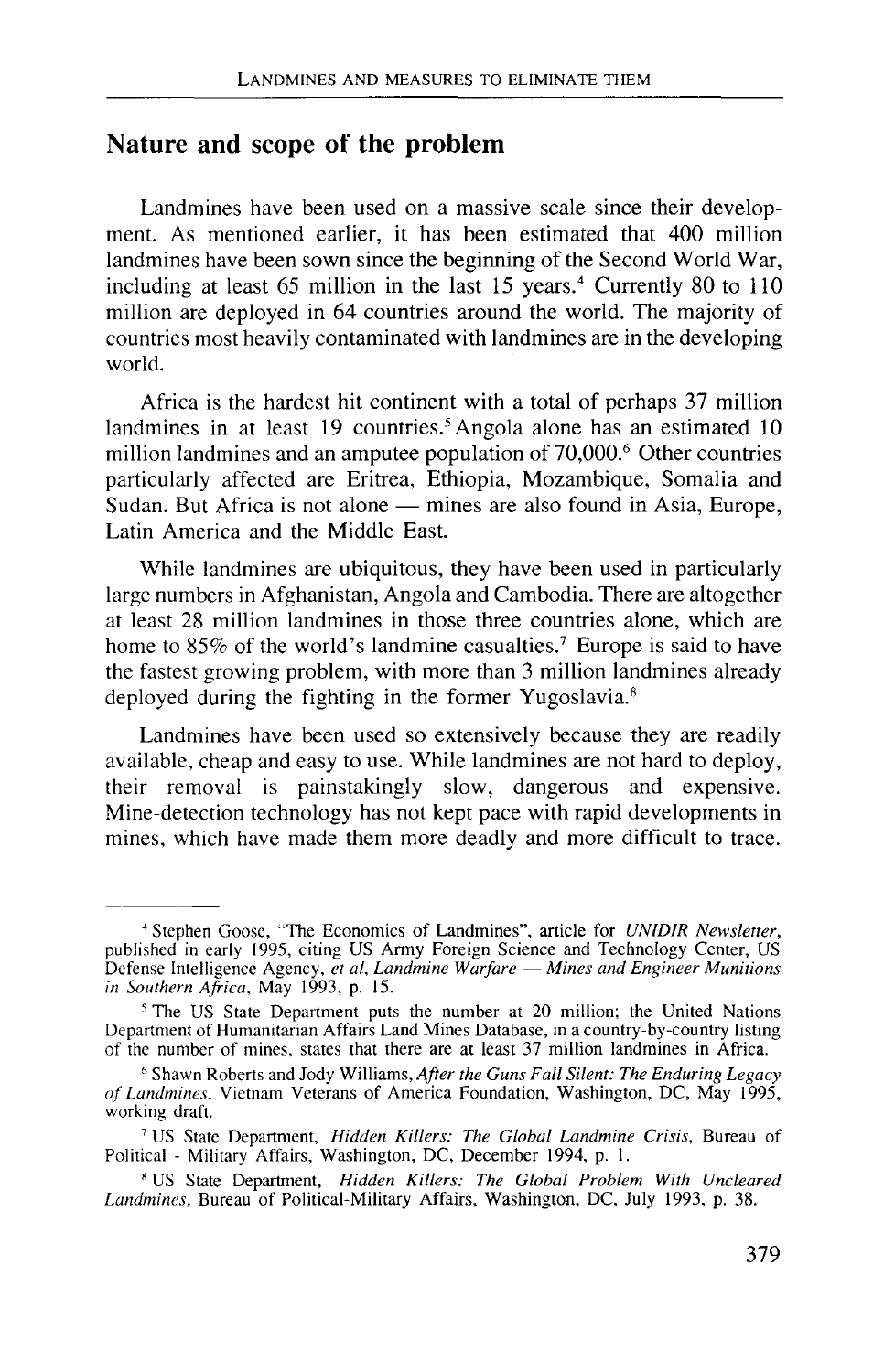Equipment designed in the 1940s is still being used to detect landmines produced in the 1980s and 1990s.

Mines, which used to be made of metal and thus were relatively easy to find, are now increasingly made of plastic. Currently available systems do not reliably detect minimum-metal plastic mines in battlecontaminated field conditions. In Cambodia, for example, for every mine found an average of 129 harmless metal fragments are detected.<sup>9</sup> Each instance of possible mine contamination must be investigated, prolonging mine-clearance operations. But advances in mine technology have not been limited to plastic casings. Mines have become sophisticated weapons with electronic fuses and sensor systems which can make them even more deadly. They can now sense footstep patterns, body heat, sound and the signal of a mine detector — all or any of which can make them explode.

Clearance is made even more difficult by an almost complete disregard for the stipulated mapping and recording of minefields. While the CCW requires the mapping of "pre-planned" minefields, the term "pre-planned" is not defined. Even if it were — given the few instances of minefields mapping and recording in the majority of conflicts of the past several decades — the provision would probably not be followed. Military instructions also provide for the mapping and recording of minefields. But as the UN and other experts involved in humanitarian mine clearance have repeatedly pointed out, in the overwhelming majority of cases, instructions in this regard are not heeded.

Advances in mine-delivery systems have made it possible to remotely scatter mines at rates of well over 1,000 per minute.<sup>10</sup> While it might be possible to record the general location of such mines, even the military concede that accurate mapping is impossible. The Falklands/Malvinas conflict provides an illustration of this problem: during the fighting, British troops kept detailed maps of presumed locations of remotely-delivered mines. But clearance attempts after the war were

<sup>9</sup> United Nations, *Assistance in Mine Clearance: Report of the Secretary-General,* New York, United Nations, A/49/357, 6 September 1994, p. 4.

<sup>10</sup> One example is the UK's scatterable anti-personnel mine, known as "Ranger". A fully-charged rack can fire 1,296 mines per minute. Lt. Col. C.E.E. Sloan, RE, *Mine Warfare on Land,* Brassey's Defence Publishers, 1986, p. 38. The US pioneered the development of air-scatterable mines, deploying thousands of "dragon's teeth" over Indochina. The former Soviet Union, during its invasion and occupation of Afghanistan, dropped millions of "butterfly" mines over the country.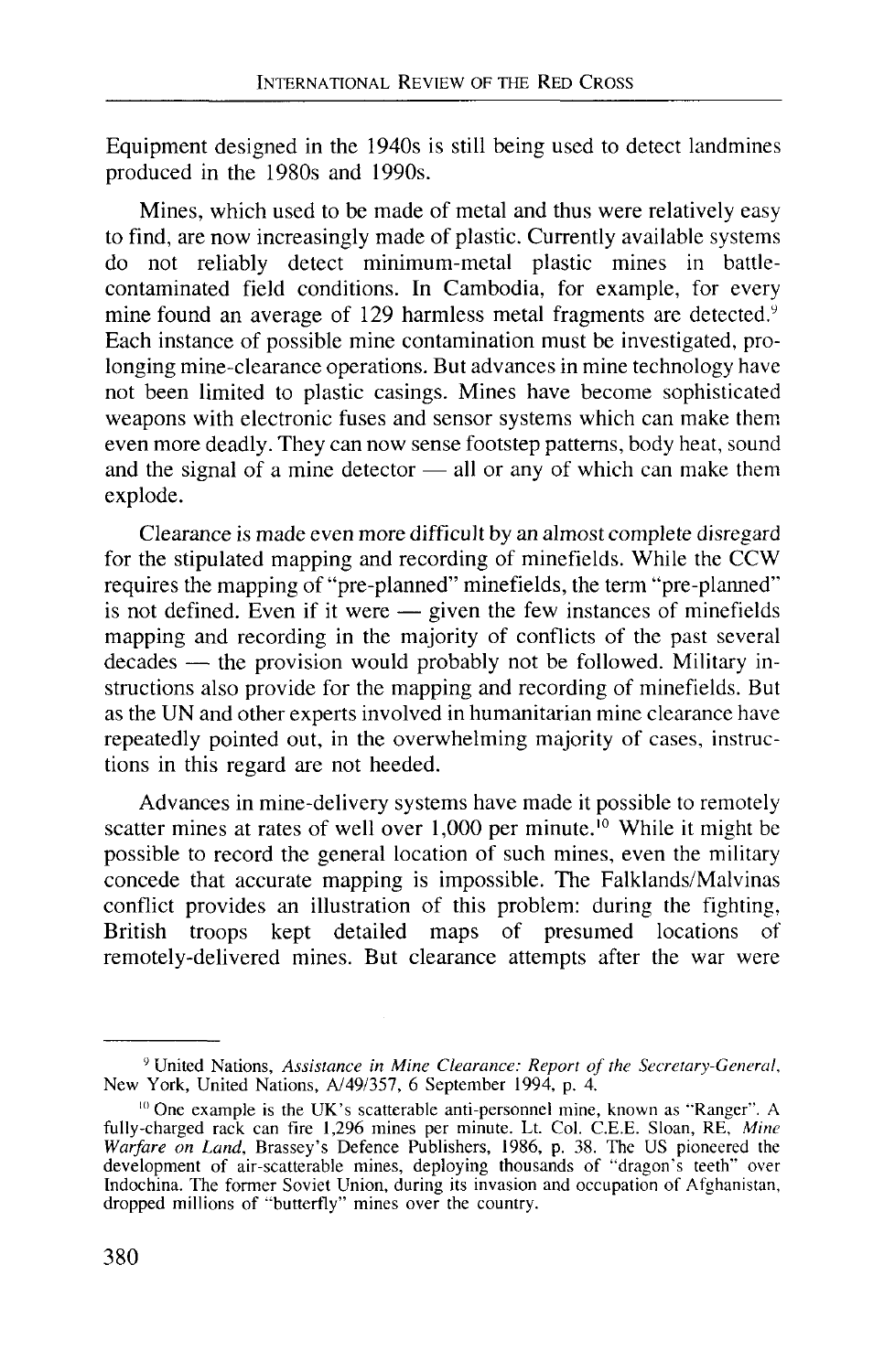thwarted because the mines could not be found. Large areas of the islands are still off-limits today."

Even in the relatively few instances where minefields have been mapped, in many cases the information has become almost irrelevant over time as weather conditions have changed the original location of the weapons. For example, mines sown on riverbanks have been washed downstream by flooding, and mines sown in desert environments move easily and frequently in shifting sands. Also, in heavily contested areas, mines are often sown on top of previous minefields so that even if maps have been made at some point during the conflict, they do not include all of the new mines laid as battle fronts shift back and forth and opposing forces mine and re-mine the same areas to defend their respective positions.

While many are familiar with military minefield breaching, the concept of humanitarian mine clearance is relatively new. In breaching, various methods can be used, but the basic premise is to cut a path through the minefield. Mines outside the path are disregarded and a relatively low clearance rate is tolerated in the breach itself— soldiers expect to suffer casualties. Humanitarian mine clearance, however, involves the removal of all mines — the UN standard is 99.9% — to return previously-mined land to civilian use. Even where there have been advances in the ability to detect mines, the focus has been on military, not humanitarian, needs. The differences between the two types of mine clearance and the imperative need for new technologies to respond in particular to the humanitarian crisis resulting from landmine contamination are not being adequately addressed.

The sheer numbers are overwhelming, but numbers alone do not fully explain the problem. It takes 100 times as long to remove a landmine as to deploy it. And a field with one landmine in it can be unfit for productive use as surely as a field with 100 landmines in it. It can take a mine-removal team as long to clear a field with one mine in it as a field with 100 mines in it. The process is the same wherever there is a fear of mine contamination: the entire area must be painstakingly combed and probed either to remove mines that are actually there — or to demonstrate that the area is free of mines. With the millions of landmines currently contaminating

<sup>&</sup>quot; Human Rights Watch Arms Project and Physicians for Human Rights, *Landmines: A Deadly Legacy,* Human Rights Watch, New York, October 1993, p. 27.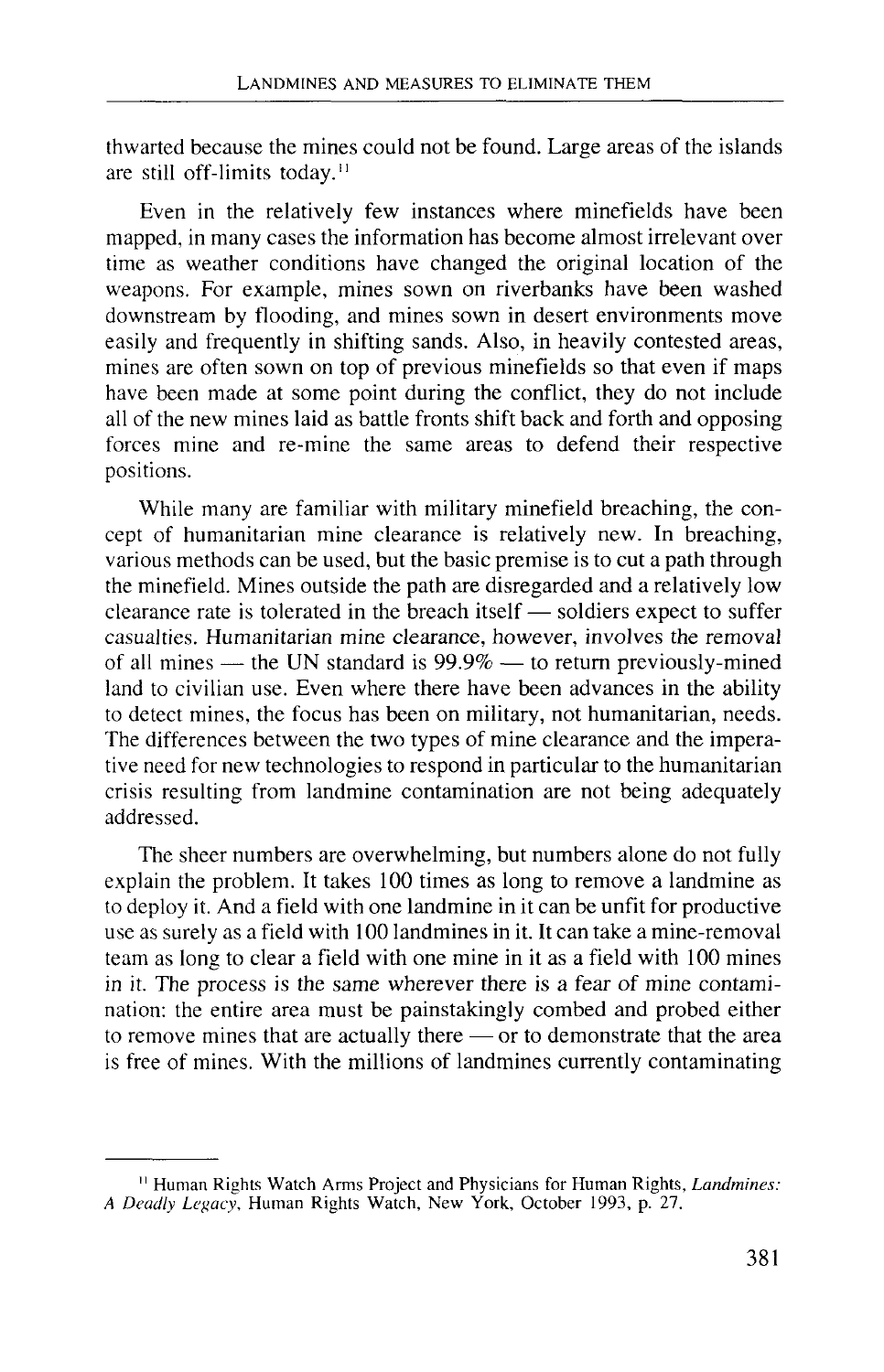the globe, even if no more mines were produced or deployed, it would take decades to overcome the problem.

But mines do continue to be produced and most of the mines found in contaminated countries were not made there: 85% were purchased or transferred from producer countries.<sup>12</sup> Of the more than 255 million landmines manufactured over the past 25 years, about 190 million have been anti-personnel mines. At one time or another, at least 100 companies were involved in the production of 360 types of anti-personnel mines in 55 countries. Current production averages about 5 million mines every year; for the previous 25 years, it averaged 10 million annually. Of the US\$ 20 billion spent annually on arms, it is estimated that conventional anti-personnel mines account for less than US\$ 100 million.<sup>13</sup>

China, the former Soviet Union and Italy have been the major producers and traders of landmines in recent years. Other important suppliers have included the former Czechoslovakia and the former Yugoslavia, along with Egypt, Pakistan and South Africa. Prior to the mid-1980s, the United Kingdom, Belgium and the United States ranked among the top producers and exporters; other significant exporters in that period included Bulgaria, France and Hungary.<sup>14</sup>

### The International NGO Campaign to Ban Landmines

The first organized efforts by the NGO community to address the problem of landmines began in 1992 with a handful of organizations, including Handicap International (France), Human Rights Watch (USA), Medico International (Germany), the Mines Advisory Group (UK), Physicians for Human Rights (USA) and the Vietnam Veterans of America Foundation (VVAF-USA). Those six organizations have since become the steering committee of the International NGO Campaign to Ban Landmines, and the VVAF its coordinator.

The Landmines Campaign has grown to include approximately 350 NGOs working in at least 20 countries around the world for a ban on

<sup>&</sup>lt;sup>12</sup> Report of the Secretary-General, op. cit., p. 8.

<sup>13</sup> Goose, *op. cit,* p. 2. See also *Deadly Legacy* for detailed information on landmines trade and production. The Arms Project maintains a database on the issue.

<sup>&</sup>lt;sup>14</sup> Steven Askin and Stephen Goose, "The Market for Anti-personnel Landmines - A Global Survey" *Jane's Intelligence Review,* September 1994, p. 425.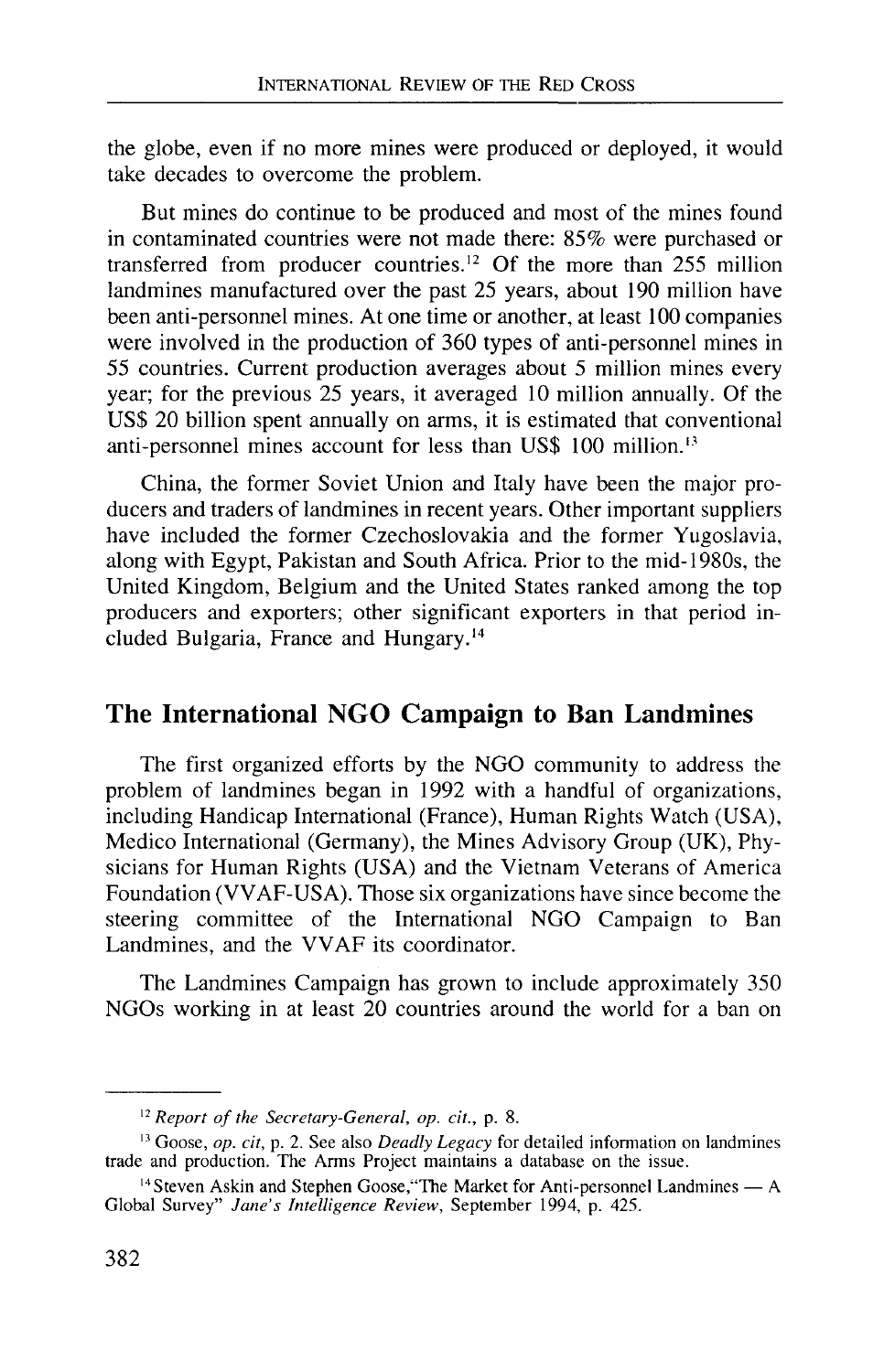landmines. It is now made up of organized components in Australia, Belgium, Cambodia, Canada, France, Germany, Ireland, Italy, Mozambique, the Netherlands, New Zealand, Norway, the Philippines, Spain, Sweden, Switzerland, Thailand, the United Kingdom and the United States. There are also NGOs active in the Campaign from other countries such as Afghanistan, Costa Rica, India, Nepal and South Africa.

These organizations have joined together to promote the Campaign's '"Joint Call to Ban Anti-personnel Landmines." This is a twofold call for, on the one hand, an international ban on the use, production, stockpiling and sale, transfer or export of anti-personnel mines, and, on the other hand, for contributions, by countries responsible for the production and dissemination of anti-personnel mines, to the international fund administered by the UN and to other programmes to promote and finance mine victim assistance and landmine awareness, clearance and eradication worldwide.

The Campaign has also held two international conferences on landmines, the first in London in 1993 and the second in Geneva in 1994. It is planning a third conference to be held after the CCW Review Conference. In various individual country campaigns, there have also been collections of signatures on a petition calling for a ban on landmines. The signatures, now totalling well over half a million, will be presented to the chair of the Vienna Conference. In addition, the International Campaign to Ban Landmines will be sponsoring a "Call for Posters" — an invitation to students around the world to contribute designs of posters to illustrate a world free of landmines.

NGOs have also made significant contributions through systematic documentation of the problem of landmines, compiled in the form of country reports on Angola, Cambodia, El Salvador, Iraqi Kurdistan, Mozambique, Nicaragua and Somalia. Human Rights Watch and Physicians for Human Rights have also produced *Deadly Legacy,* a 537-page report considered to be one of the most comprehensive works on the various aspects of the problem. Finally, just before the Review Conference the VVAF will be releasing its *Socio-Economic Report on the Impact of Landmines,* which quantifies the effects of landmines through studies on Afghanistan, Cambodia, Mozambique and the former Yugoslavia.

Because of their accumulated expertise on various aspects of the problem, NGOs have frequently been asked to participate in government and other expert sessions on landmines. The first such meeting of significance was a three-day landmines symposium held by the ICRC in Montreux in April 1993. NGOs also participated to a lesser degree in the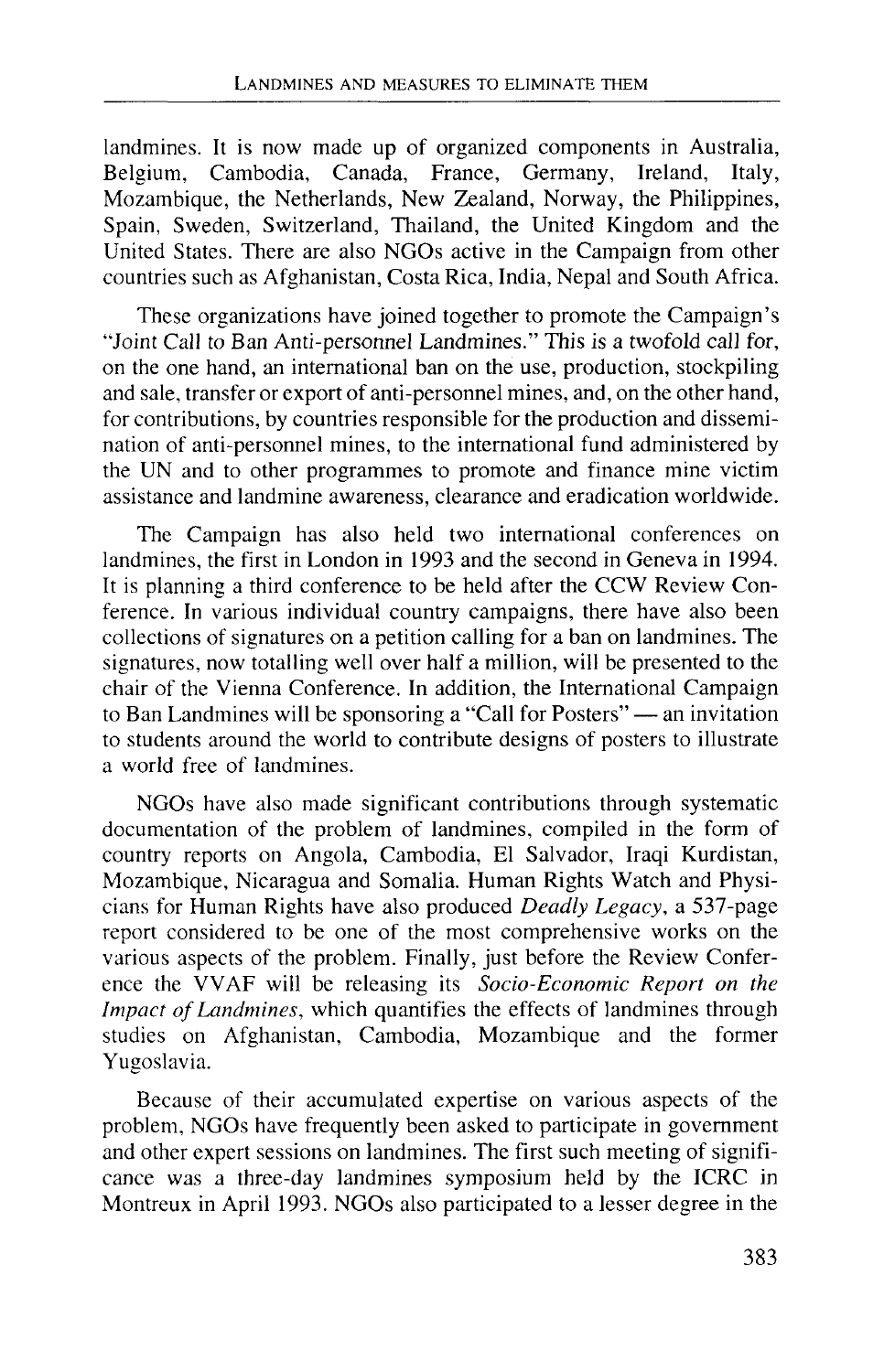ICRC's subsequent meeting on military utility in January 1994.<sup>15</sup> Most recently in March 1995, four NGOs of the Campaign's steering committee were key participants in two days of Public Hearings on Landmines held by the European Parliament. These led to the introduction of an EP resolution calling for a ban on landmines.

NGO involvement in the issue of landmines has been critical to sparking widespread attention to the problem both by their governments and in the media. Various organizations in the International Campaign have worked closely with their governments on national initiatives to deal with the landmines problem. While each country campaign and the various NGOs working to ban landmines have made significant contributions to the overall effort, several initiatives stand out as particularly illustrative of the contributions of the NGO campaign: those of Italy, Belgium and Cambodia.

### Impact of the Campaign: the examples of Italy, Belgium and Cambodia

#### **Italy**

When representatives of the International Campaign first met with Italian NGOs to start up activities in Italy, while there was much interest, initial efforts were halting. The first landmines workshop held in the country, in December 1993, was small and somewhat tentative. Within eight months, however, the Italian campaign had made truly impressive strides. Through a series of appearances on the most widely watched Italian television talk show, Italian supporters of the campaign brought the issue of landmines to the public. The Italian Minister of Defence appeared with campaign representatives and voiced his support for a ban on landmines.

The high visibility given to the issue helped the Italian campaign to mobilize public support and press the government for change. On 2 August 1994, Italy, which had been a major manufacturer and exporter of landmines, surprised the international community with a Senate motion

<sup>&</sup>lt;sup>15</sup> The ICRC has produced reports on both the Montreux symposium and the Geneva meeting on military utility. It has also submitted documentation on various aspects of the landmines issue to the group of government experts preparing for the Vienna Review Conference.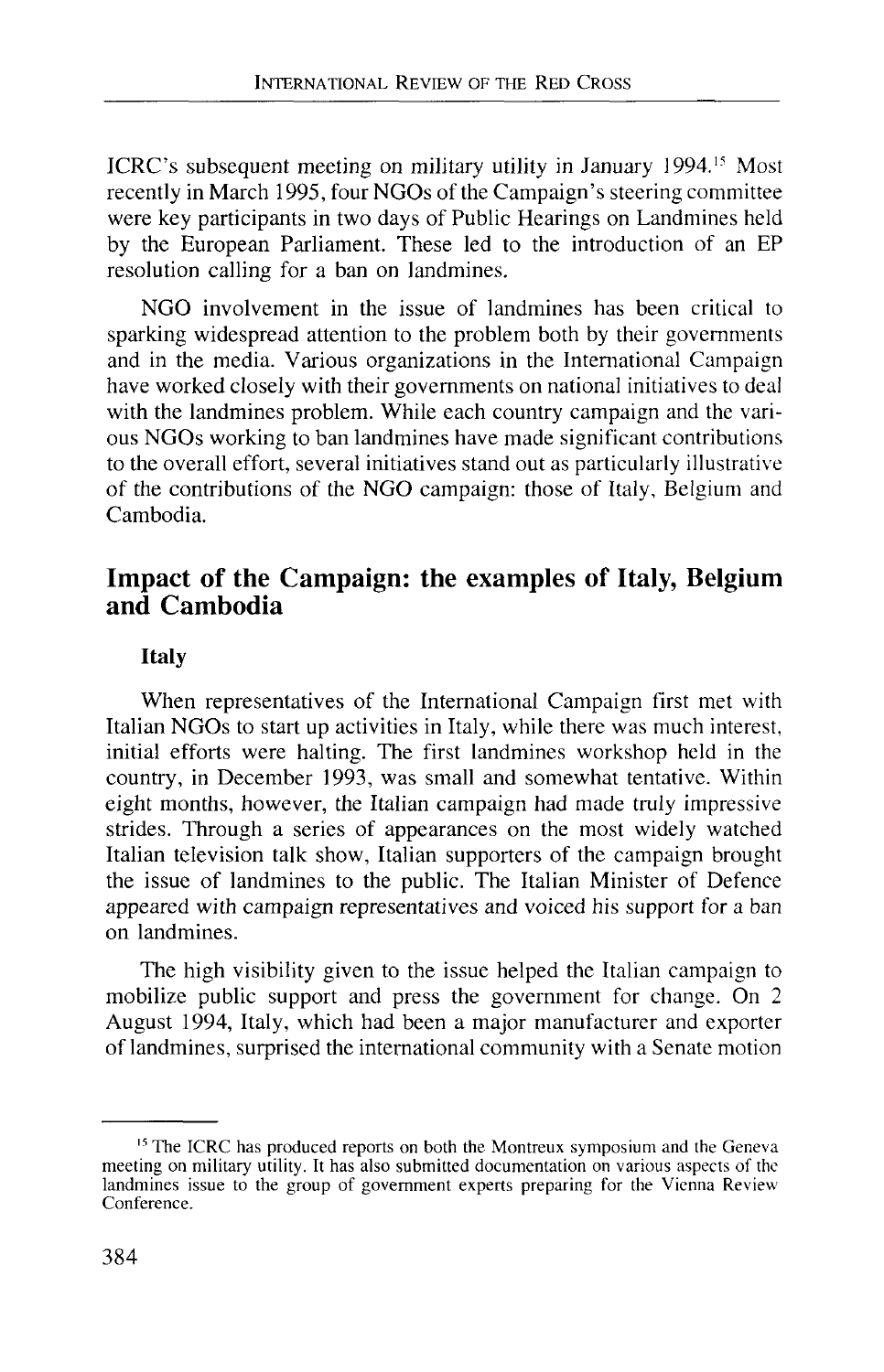ordering the government to ratify forthwith Protocol II of the 1980 Convention; to take immediate legal action to launch a moratorium on the export of anti-personnel mines, to put an end to the production of those mines by Italian companies or companies operating in Italy and to support workers in that sector; and to promote clearance efforts in countries contaminated with anti-personnel mines. It remains to be seen how far Italy has actually proceeded towards halting production.

In the discussion prior to the vote, the Italian government representative noted that export authorizations for anti-personnel mines had not been issued by Italy since November 1993. He stated that his government formally undertook to observe a unilateral moratorium on the sale of anti-personnel mines to other countries and to ready the necessary instruments for stopping the production of such devices by Italian companies or companies operating on Italian territory. Moreover, Italy moved rapidly to ratify the CCW and at the same time its Parliament directed the government to support a Swedish proposed amendment to the CCW that would ban anti-personnel landmines. This, however, the government has yet to do.

Finally, to continue building awareness in Italy, the Italian campaign held three days of events in Brescia, home of Valsella landmines, in September right after the Senate motion was passed. In a clear demonstration of public support for the ban initiatives, thousands of people came together for the events, which included a 17 km walk to the Valsella plant to call for a ban on landmines. In one of the most moving moments of the march, women workers from the plant stood up and added their voice to the call for a ban. The mayor also announced that the town council had voted unanimously, in a special meeting, to join the Italian Campaign to ban landmines.

#### **Belgium**

Although Belgium has become involved in various aspects of the landmines problem in recent years, it initially concentrated its efforts on mine clearance. In 1992, Belgium introduced a UN resolution calling for a coordinated approach to the problem of mine removal. The resolution also asked the Secretary-General to present a comprehensive plan for demining. This early initiative contributed to the development of what is now the United Nations Demining Trust Fund, under the Department of Humanitarian Affairs. In July 1995, the UN hosted a major donors conference in Geneva in support of the Demining Trust Fund.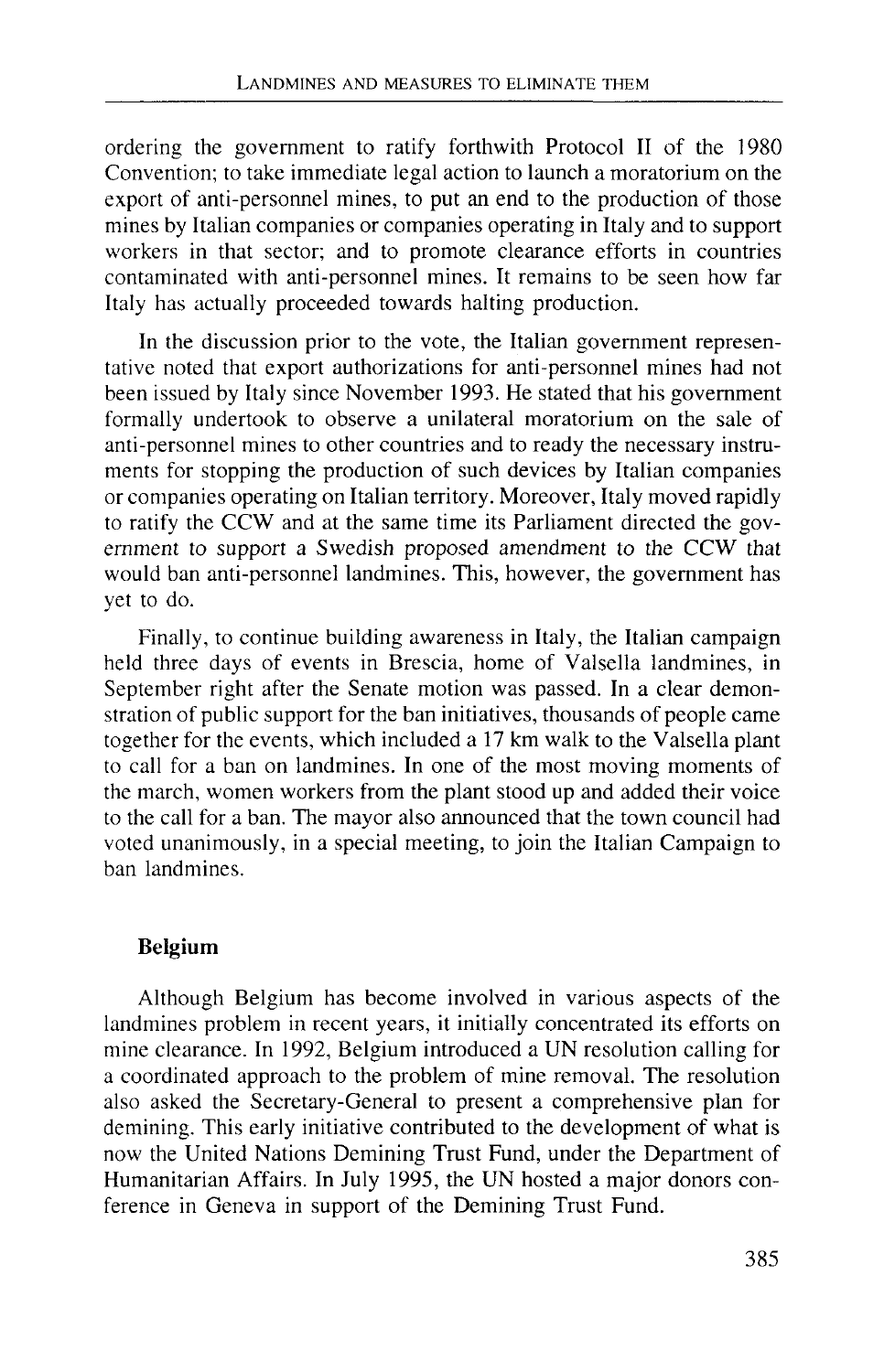While the focus in Belgium seemed to be on the clearance aspect of the landmines problem, a significant domestic effort was slowly being made to push a bill through the country's Parliament. The Belgian campaign, working with Senators Lallemand and Dardenne who sponsored the bill. strove to ensure that there was support for it. After months of careful shepherding of the landmines bill through the Parliament, on 2 March 1995, by unanimous vote, Belgium became the first country to enact legislation banning landmines. At the same time, Senator Dardenne reported that the Belgian Defence Minister had promised to destroy most of the country's stocks of 340,000 landmines and the equipment to lay them.

Specifically, the Belgian legislation bans the use, production, procurement, sale and transfer of landmines, including components, parts and technology. Anti-tank mines are also banned wherever the necessary pressure to make them explode can be provided by a person, as are submunitions that are knowingly designed not to explode on first impact. The law will apply for a period of five years, renewable for the same period by the Council of Ministers. Perhaps as significant as the legislation itself is the fact that efforts by the Minister of Defence to include NATO exclusions in the law were defeated.

#### **Cambodia**

Cambodia is the first severely mine-contaminated country where a significant NGO campaign has helped to build an organized response by the local community to the landmines crisis. The International Campaign worked with representatives of the Cambodian government and the Cambodia Mine Action Centre (CMAC) to promote Landmines Awareness Day on 23 February 1995. With that day as a focal point, the Campaign began collecting signatures on a petition calling for a ban on landmines. More than 300,000 Cambodians responded and the signatures were presented to the government. Furthermore, in March the United Kingdom landmines campaign organized a meeting in the House of Commons. A Cambodian delegation took part and, calling upon the British government to support the ban on landmines use, presented the list of signatures to the Prime Minister.

The Cambodia campaign also sponsored the first international conference in a heavily-mined country. Held from 2 to 4 June 1995, the conference brought together over 400 representatives of NGOs and governments from 42 countries. Among the many issues covered at the conference was proposed draft legislation that would ban landmines in Cambodia.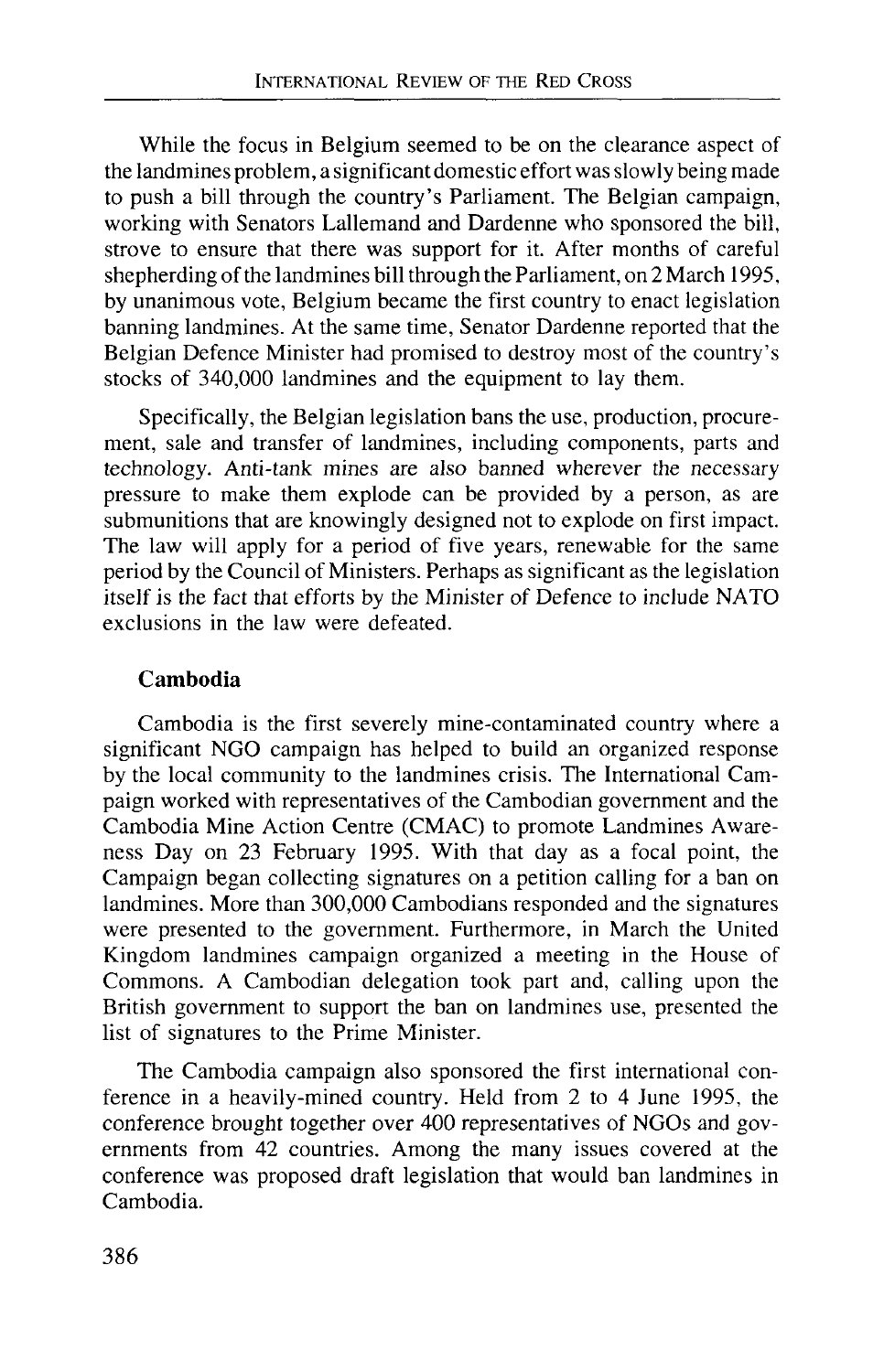### Other responses by the international community

As noted above, the increased recognition that the CCW has not addressed the ever-worsening situation on the ground has resulted in new national and international initiatives to attempt to limit the proliferation and indiscriminate use of landmines or to ban them outright. Many of the national initiatives, which have involved close cooperation with NGOs, have been seen as first steps toward a complete ban on landmines. This was the idea behind the development of the first unilateral initiative, taken by the United States in 1992, to adopt legislation providing for a one-year moratorium on the export of landmines. That legislation, sponsored by Senator Patrick Leahy and Congressman Lane Evans, and extended in 1993 by a unanimous vote, is recognized, along with two UN resolutions for worldwide moratoria introduced by the United States, as having been a primary catalyst for other export control initiatives.

The first country to respond to this initiative was France. During a visit to Cambodia in February 1993, the then French President, Francois Mitterrand, officially announced his country's "voluntary abstention" from exporting anti-personnel landmines, in effect since the mid-1980s. Shortly thereafter, France also initiated the process which is to result in the Review Conference of the CCW in Vienna in September 1995. Then on 11 November 1993, Senator Leahy, speaking on behalf of the United States delegation to the UN, introduced a resolution urging States to implement moratoria on the export of anti-personnel landmines. These moratoria were envisioned as first steps toward a permanent export control regime.

The response to the moratorium movement and to the first UN resolution has been impressive. Currently, 15 countries have announced comprehensive export moratoria, namely Argentina, Belgium, Canada, the Czech Republic, France, Germany, Greece, Israel, Italy, Poland, the Slovak Republic, South Africa, Spain, Sweden and the United States. In addition, the Netherlands and Switzerland have enacted limited moratoria restricting exports to States party to Protocol II of the CCW, and the United Kingdom and Russia have declared moratoria on anti-personnel landmines that do not self-destruct or self-neutralize. With the decision taken by the European Council of Ministers in May 1995, exports of non-self-destructing mines have also been banned from EU territory.

To continue building toward a permanent control regime, the United States sponsored a second UN resolution on export moratoria in 1994.16

<sup>&</sup>lt;sup>16</sup> Moratorium on the export of anti-personnel landmines, United Nations General Assembly resolution A/C.1/49/L.19, 1 November 1994.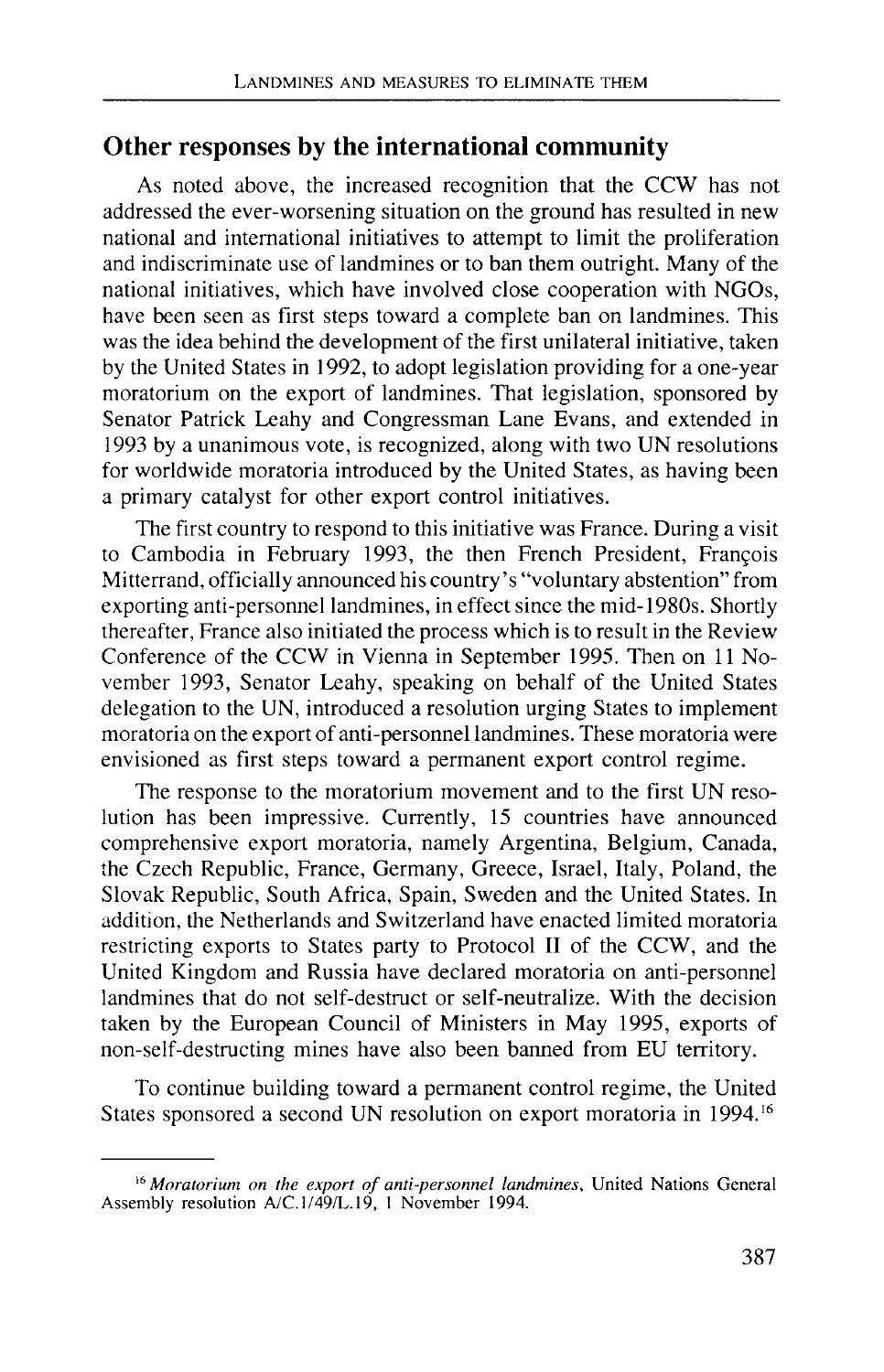The resolution, again introduced by Senator Leahy, called for more export moratoria. But what was perhaps more significant in the resolution was its call for further international efforts to seek solutions to the problems caused by anti-personnel landmines, with a view towards the eventual elimination of anti-personnel landmines. Some States tried to remove that language from the resolution, but it was finally adopted by consensus.

Some countries have moved beyond simple export limitations on landmines. In June 1994, the Swedish Parliament voted that Sweden should declare that a total international ban on anti-personnel mines was the only real solution to the problems caused by the use of these weapons. It also voted that the government should therefore propose means of achieving such a ban. Sweden subsequently prepared an amendment to Protocol II of the CCW which would ban anti-personnel landmines. This amendment is to be submitted to the Vienna Review Conference.

While fifteen countries<sup>17</sup> support the call for a ban it is not likely that a consensus will be reached on the amendment in Vienna.

Finally, apart from legislative initiatives, on 30 November 1994 the Netherlands Defence Minister announced before the country's Parliament the intention of its armed forces to destroy 423,000 anti-personnel and anti-tank mines at a cost of some US\$ 5 million.

### Vienna Review Conference

As noted above, a Review Conference will be held in Vienna in September 1995 to amend the CCW. A series of four governmental preparatory sessions were held in Geneva in 1994 and early 1995. NGOs were present at the first and second sessions, before leaving to protest against the blocking of their presence at the other meetings — this despite the fact that NGOs have recognized expertise in various aspects of the landmines issue and were present at the sessions leading to the development of the convention. In subsequent preparatory sessions, NGO representatives formed part of the Australian, New Zealand and Swedish governmental delegations. Rather than take a broad approach to the prob-

<sup>17</sup> Afghanistan, Belgium, Cambodia, Colombia, Estonia, Iceland, Ireland, Laos, Malaysia, Mexico, Nicaragua, Norway, Peru, Slovenia and Sweden. The Vatican has also called for a ban (as from August 1995).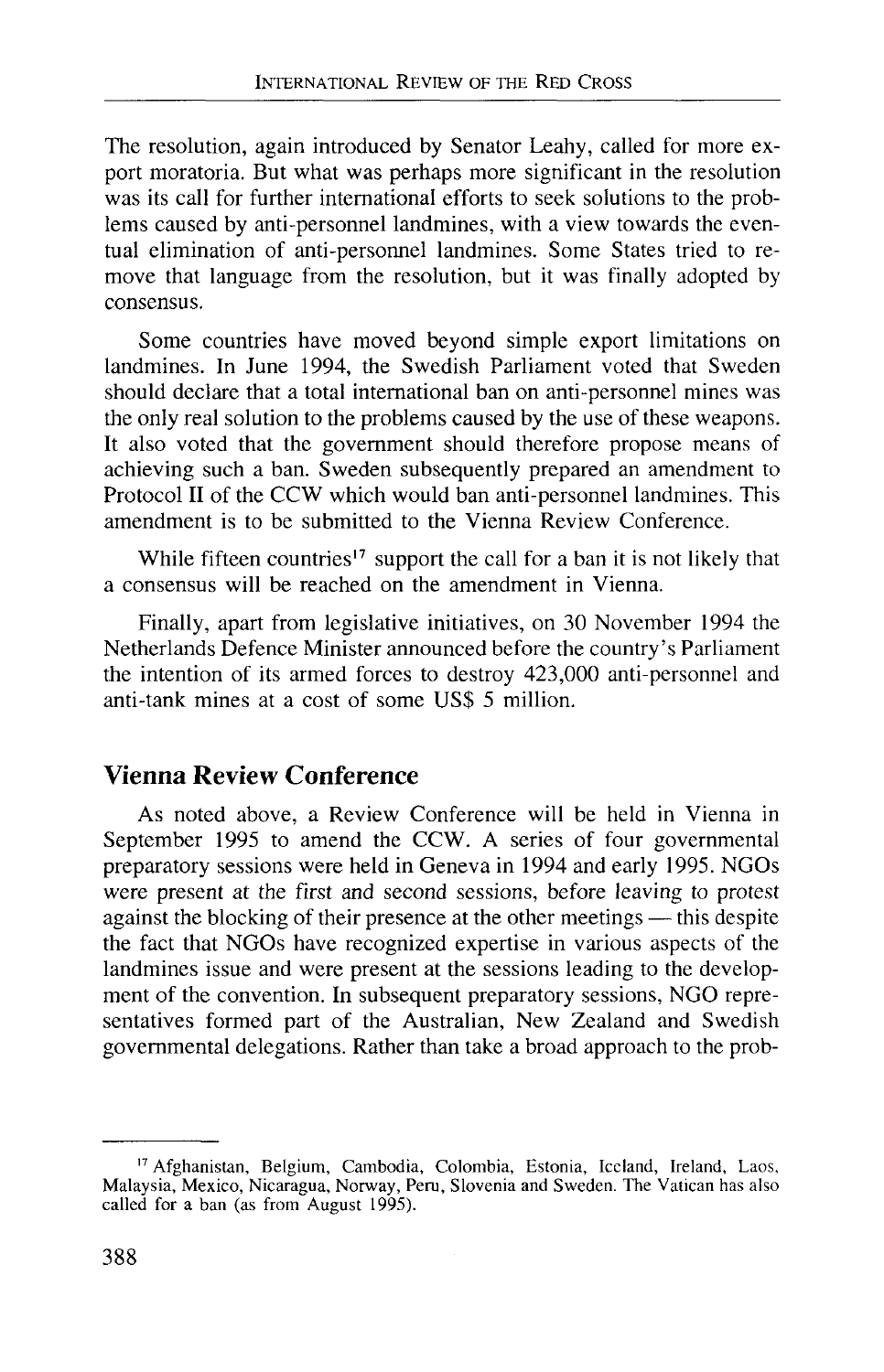lem, which would require a serious assessment of the real impact of landmines on the ground with a view to amending the CCW in such a way as to address the problem meaningfully, the preparatory sessions have taken a more narrow approach limited to adjustments of the existing framework. It has already become clear from the proposed amendments drawn up at those meetings that the international community is not ready to meet its stated goal of eliminating landmines.

Many of those who advocate a complete ban on landmines as the only realistic means to deal with the global crisis believe that the reluctance of governments and the military to analyse the problem seriously and to take real steps toward a solution has more to do with the fear of setting a precedent regarding long-used conventional weapons than the actual need for landmines themselves. That this might be the crux of the issue was revealed in the 1994 negotiations on possible legislation to place a one-year moratorium on the production and procurement of landmines in the United States. Expressing his opposition to the proposed bill in a letter to Senator Mark Hatfield, Army Chief of Staff General Gordon Sullivan wrote that "the precedent established — that of unilateral denial to US forces of a legimitate, essential weapon, based on potential post-conflict humanitarian concerns — threatens the use of a wide range of military weapons".

While the international community will likely take only limited steps in Vienna toward its stated goal of the eventual elimination of landmines, the process leading to the Review Conference has been important. It has helped focus attention on the problem and will provide a significant forum for more lobbying and education of governments as to the long-term implications of the continued proliferation of landmines. NGOs will come together in Vienna for a series of activities during the Review Conference, and the International Campaign is pressing for certain minimum changes to the CCW that it considers to be essential in moving toward the goal of a ban on landmines. These changes concern, first of all, the treaty's scope: the Campaign believes that the CCW should be amended to cover the use of landmines in all circumstances. Secondly, the CCW should be amended to include automatic verification measures and to stipulate that sufficient resources must be made available for verification to ensure that the measures can be carried out. Thirdly, the CCW should be amended to provide for automatic, regular review of its provisions so that the international community will not have to wait another ten years to come together to assess the impact of any changes to the Convention made at the Vienna Conference with a view to improving actual conditions on the ground and alleviating the